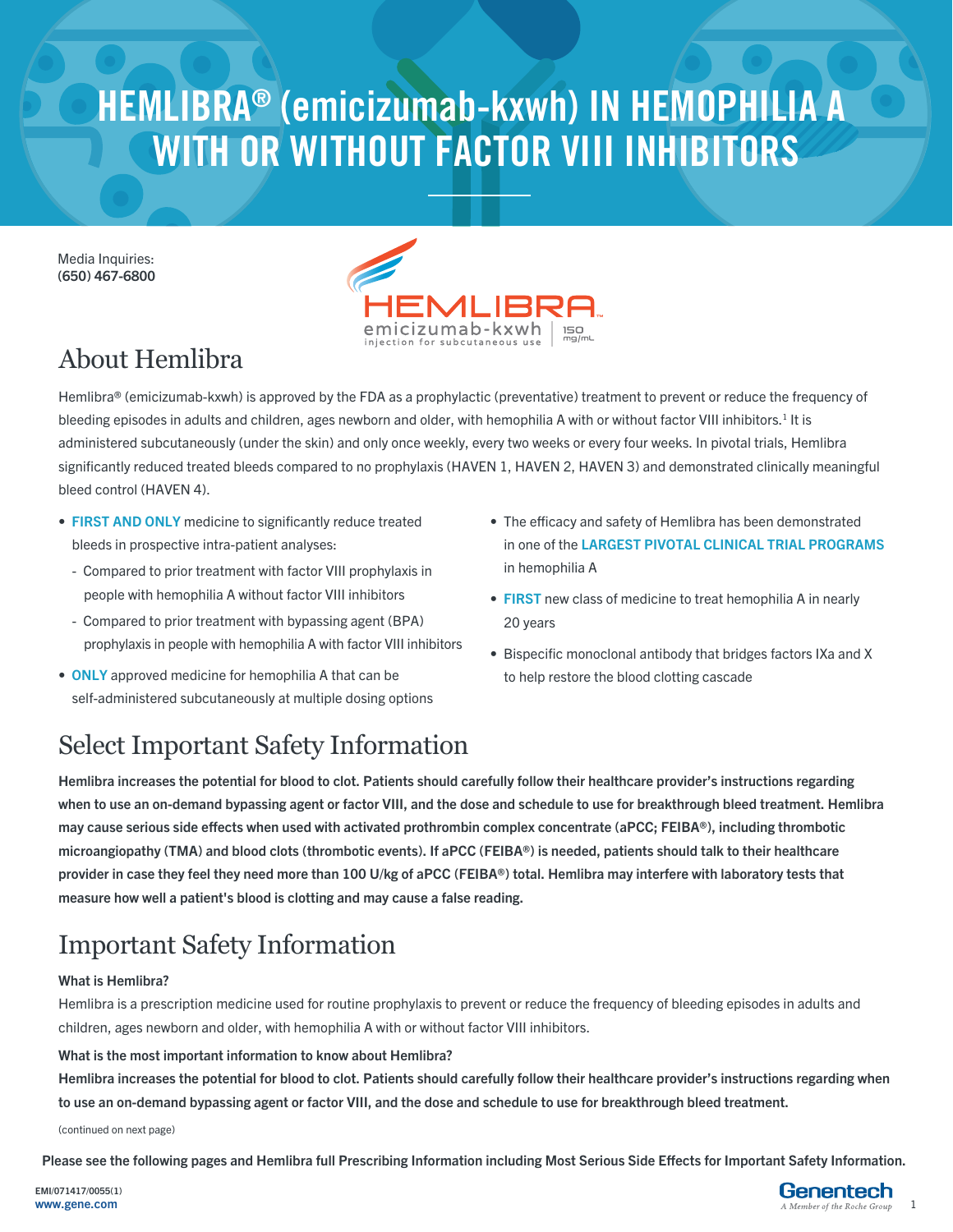## About Hemophilia A

Hemophilia A is a rare, genetic bleeding disorder where a protein called factor VIII is missing or faulty, preventing blood from clotting normally. This can cause frequent and spontaneous bleeding, including into the joints or muscles.<sup>2</sup> These bleeds may cause pain<sup>2</sup> and can lead to chronic swelling, deformity, reduced mobility and long-term joint damage.<sup>3</sup>

Some people may also experience repeated bleeding into the same joints, called target joints, that can result in degenerative joint disease.<sup>4</sup>

Hemophilia occurs more frequently in males than females.<sup>2</sup>

**NEARLY 20,000**  PEOPLE IN THE U.S. HAVE HEMOPHILIA; HEMOPHILIA A IS THE MOST COMMON TYPE – ABOUT FOUR TIMES AS COMMON AS HEMOPHILIA B2

**ABOUT 50-60%**

OF PEOPLE WITH HEMOPHILIA A HAVE A SEVERE FORM OF THE DISORDER2



## About Hemophilia A With Factor VIII Inhibitors

In some people with hemophilia A, their immune systems recognize factor VIII replacement therapy, which has been the recommended standard of care treatment, as a foreign substance and generate antibodies to attack it. These antibodies are called factor VIII inhibitors.<sup>2</sup>



# **ABOUT20-30%**

OF PEOPLE WITH SEVERE HEMOPHILIA A CAN DEVELOP FACTOR VIII INHIBITORS.<sup>5,6</sup>

**ABOUT5-7%**

OF ALL PEOPLE WITH HEMOPHILIA A, REGARDLESS OF DISEASE SEVERITY, HAVE FACTOR VIII INHIBITORS.7

Factor VIII inhibitors make it difficult, if not impossible in some people, to obtain a level of factor VIII sufficient to control bleeding.<sup>8,9,10</sup> Management of bleeding in people with factor VIII inhibitors can be a major challenge.

## Important Safety Information (continued)

Hemlibra may cause the following serious side effects when used with activated prothrombin complex concentrate (aPCC; FEIBA®), including:

• Thrombotic microangiopathy (TMA). This is a condition involving blood clots and injury to small blood vessels that may cause harm to one's kidneys, brain, and other organs. Patients should get medical help right away if they have any of the following signs or symptoms during or after treatment with Hemlibra:

(continued on next page)

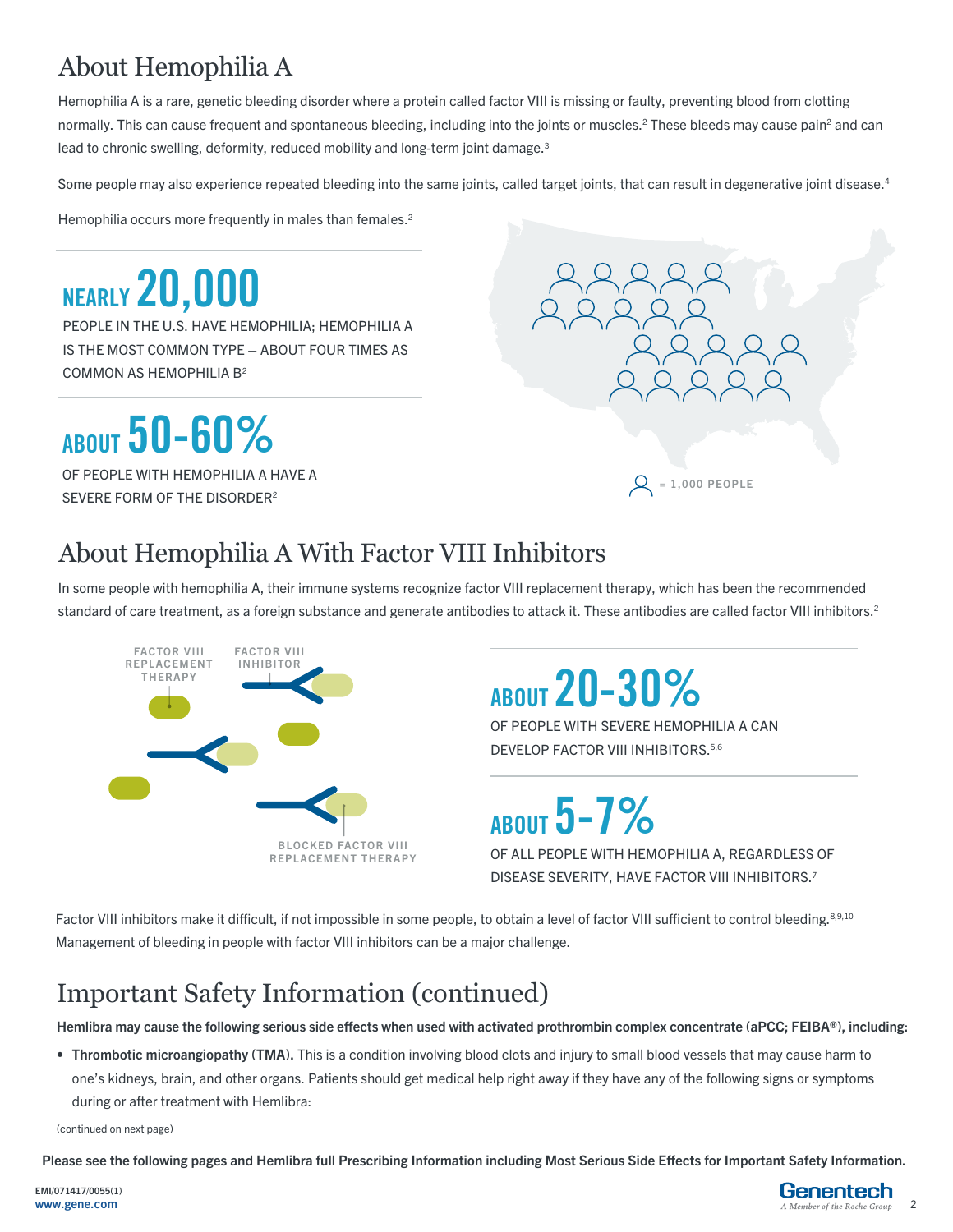### How Hemlibra May Work (Proposed Mechanism of Action)<sup>1</sup>





Clotting factors activate each other to form a blood clot, or coagulate. These processes are known as the coagulation cascade. People with hemophilia A do not have enough functional natural protein factor VIII.





By replacing the function of natural activated factor VIII, Hemlibra promotes blood clotting.



Hemlibra is a different type of molecule than factor VIII, and it is therefore not expected to induce factor VIII inhibitors or be affected by factor VIII inhibitors.

Hemlibra has a long half-life of approximately four weeks, which is the amount of time it takes for the medicine in the body to be reduced in half.

### Important Safety Information (continued)

- ° confusion ° weakness
- ° swelling of arms and legs ° yellowing of skin and eyes
- ° stomach (abdomen) or back pain
- ° feeling sick
- ° decreased urination
- Blood clots (thrombotic events). Blood clots may form in blood vessels in the arm, leg, lung, or head. Patients should get medical help right away if they have any of these signs or symptoms of blood clots during or after treatment with Hemlibra:

° nausea or vomiting

- ° swelling in arms or legs
- ° pain or redness in the arms or legs
- ° shortness of breath
- 
- ° chest pain or tightness
- ° fast heart rate
- - ° cough up blood
- ° feel faint ° headache
- ° eye pain or swelling
- 
- 
- ° numbness in the face
- ° trouble seeing
- 

(continued on next page)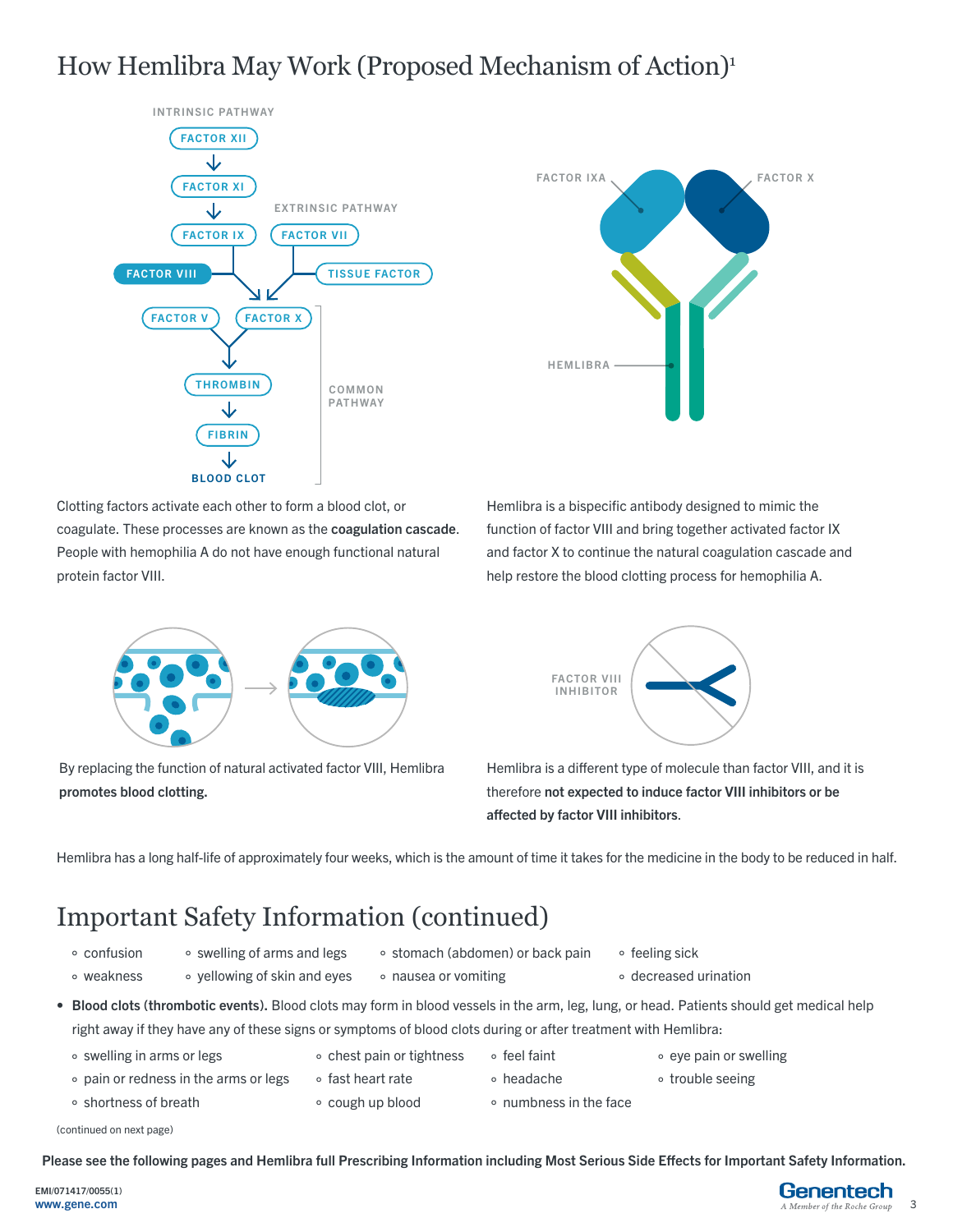## Hemlibra Efficacy<sup>1</sup>

Hemlibra was studied in one of the largest pivotal clinical trial programs for people with hemophilia A with and without factor VIII inhibitors, which includes the HAVEN 1, HAVEN 2, HAVEN 3, and HAVEN 4 clinical studies (n>350).

The FDA approval of Hemlibra for people with hemophilia A without factor VIII inhibitors is based on positive results from the Phase III HAVEN 3 study in adults and adolescents without factor VIII inhibitors and the Phase III HAVEN 4 study in adults and adolescents with or without factor VIII inhibitors.

The FDA approval of Hemlibra for people with hemophilia A with factor VIII inhibitors is based on positive results from the Phase III HAVEN 1 study in adolescents and adults with factor VIII inhibitors and interim results from the HAVEN 2 study in children with factor VIII inhibitors.

### HAVEN 3

#### EFFICACY1

In the HAVEN 3 study of 152 adults and adolescents (12 years or older) with hemophilia A without factor VIII inhibitors, people who received Hemlibra prophylaxis once weekly (n=36) or every two weeks (n=35) experienced significant bleed reductions compared to no prophylaxis (n=18) after 24 weeks:

#### PRIMARY ENDPOINT

## **96% REDUCTION**

IN TREATED BLEEDS WITH HEMLIBRA PROPHYLAXIS ONCE WEEKLY COMPARED TO NO PROPHYLAXIS (95% CONFIDENCE INTERVAL [CI]: 92.5; 98.0, P<0.0001)

## **97% REDUCTION**

IN TREATED BLEEDS WITH HEMLBBRA PROPHYLAXIS EVERY TWO WEEKS COMPARED TO NO PROPHYLAXIS (95% CI: 93.4; 98.3, P<0.0001)

|                                                                      | Hemlibra prophylaxis<br>once weekly | Hemlibra prophylaxis<br>every two weeks | <b>No</b><br>prophylaxis                 |
|----------------------------------------------------------------------|-------------------------------------|-----------------------------------------|------------------------------------------|
| Percent of people<br>who experienced zero<br>treated bleeds          | 55.6%<br>(95% CI: 38.1; 72.1)       | 60.0%<br>(95% CI: 42.1; 76.1)           | $0\%$<br>$(95\% \text{ Cl: } 0.0; 18.5)$ |
| Percent of people who<br>experienced zero to<br>three treated bleeds | 91.7%<br>(95% CI: 77.5; 98.2)       | 94.3%<br>(95% CI: 80.8; 99.3)           | 5.6%<br>$(95\%$ CI: 0.1; 27.3)           |

### Important Safety Information (continued)

If aPCC (FEIBA®) is needed, patients should talk to their healthcare provider in case they feel they need more than 100 U/kg of aPCC (FEIBA®) total.

Before using Hemlibra, patients should tell their healthcare provider about all of their medical conditions, including if they:

(continued on next page)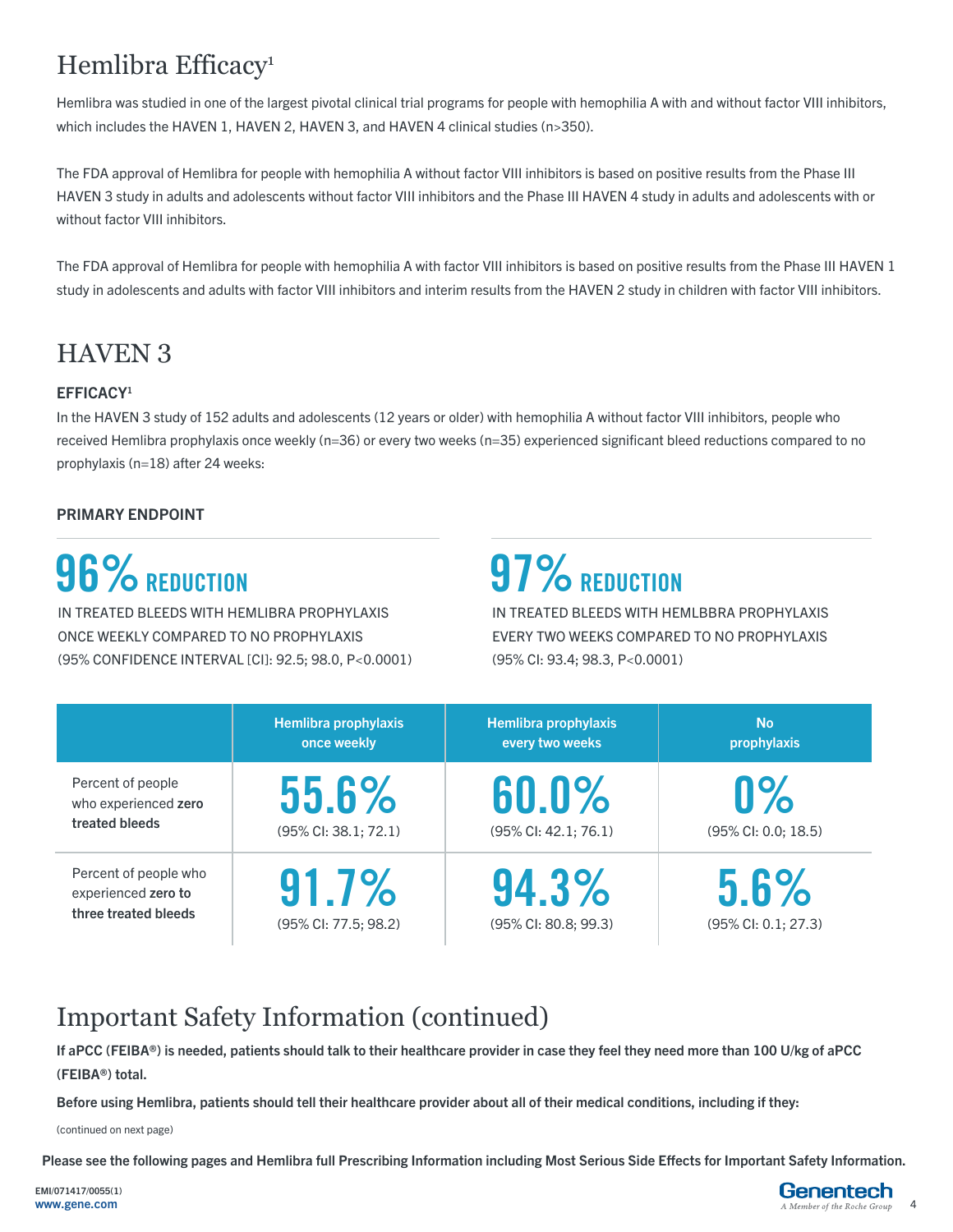#### SECONDARY ENDPOINTS

(p<0.0001 for all reductions)

Intra-Patient Comparison: The HAVEN clinical trial program is the first program in hemophilia A to include a non-interventional study (NIS) that allowed researchers to directly and prospectively compare the effects of different prophylaxis therapies within the same person (an intra-patient comparison). In the intra-patient comparison in one arm of HAVEN 3, people who previously received factor VIII prophylaxis treatment in the NIS switched to Hemlibra prophylaxis once weekly (n=48).

The prospective intra-patient comparison showed a statistically significant:

## **68%** REDUCTION

IN TREATED BLEEDS WITH HEMLIBRA PROPHYLAXIS ONCE WEEKLY COMPARED TO PRIOR FACTOR VIII PROPHYLAXIS (95% CI: 48.6; 80.5).

Improvements in bleed rate with Hemlibra prophylaxis compared to no prophylaxis were consistent across all other secondary bleed-related endpoints, including:

| <b>Bleed-related endpoint</b><br>(compared to no prophylaxis) | <b>Hemlibra prophylaxis</b><br>once weekly       | <b>Hemlibra prophylaxis</b><br>every two weeks |
|---------------------------------------------------------------|--------------------------------------------------|------------------------------------------------|
| <b>All bleeds</b>                                             | $95\%$ REDUCTION<br>$(95\%$ CI: $90.1; 97.0)$    | $94\%$ Reduction<br>(95% CI: 89.7; 97.0)       |
| <b>Treated target joint bleeds</b>                            | $95\%$ REDUCTION<br>$(95\%$ CI: 85.7; 98.4)      | 95% REDUCTION<br>$(95\%$ Cl: 85.3; 98.2)       |
| <b>Treated spontaneous bleeds</b>                             | 94% REDUCTION<br>(95% CI: 84.9; 97.5)            | 98% REDUCTION<br>(95% CI: 94.4; 99.4)          |
| <b>Treated joint bleeds</b>                                   | 96% REDUCTION<br>$(95\% \text{ Cl}: 91.5; 98.1)$ | 97% REDUCTION<br>$(95\%$ CI: 93.0; 98.5)       |

### Important Safety Information (continued)

- are pregnant or plan to become pregnant. It is not known if Hemlibra may harm an unborn baby. Females who are able to become pregnant should use birth control (contraception) during treatment with Hemlibra.
- are breastfeeding or plan to breastfeed. It is not known if Hemlibra passes into breast milk.

Patients should tell their healthcare provider about all the medicines they take, including prescription medicines, over-the-counter medicines, vitamins, or herbal supplements. Patients should keep a list of them to show their healthcare provider and pharmacist when they get a new medicine.

(continued on next page)

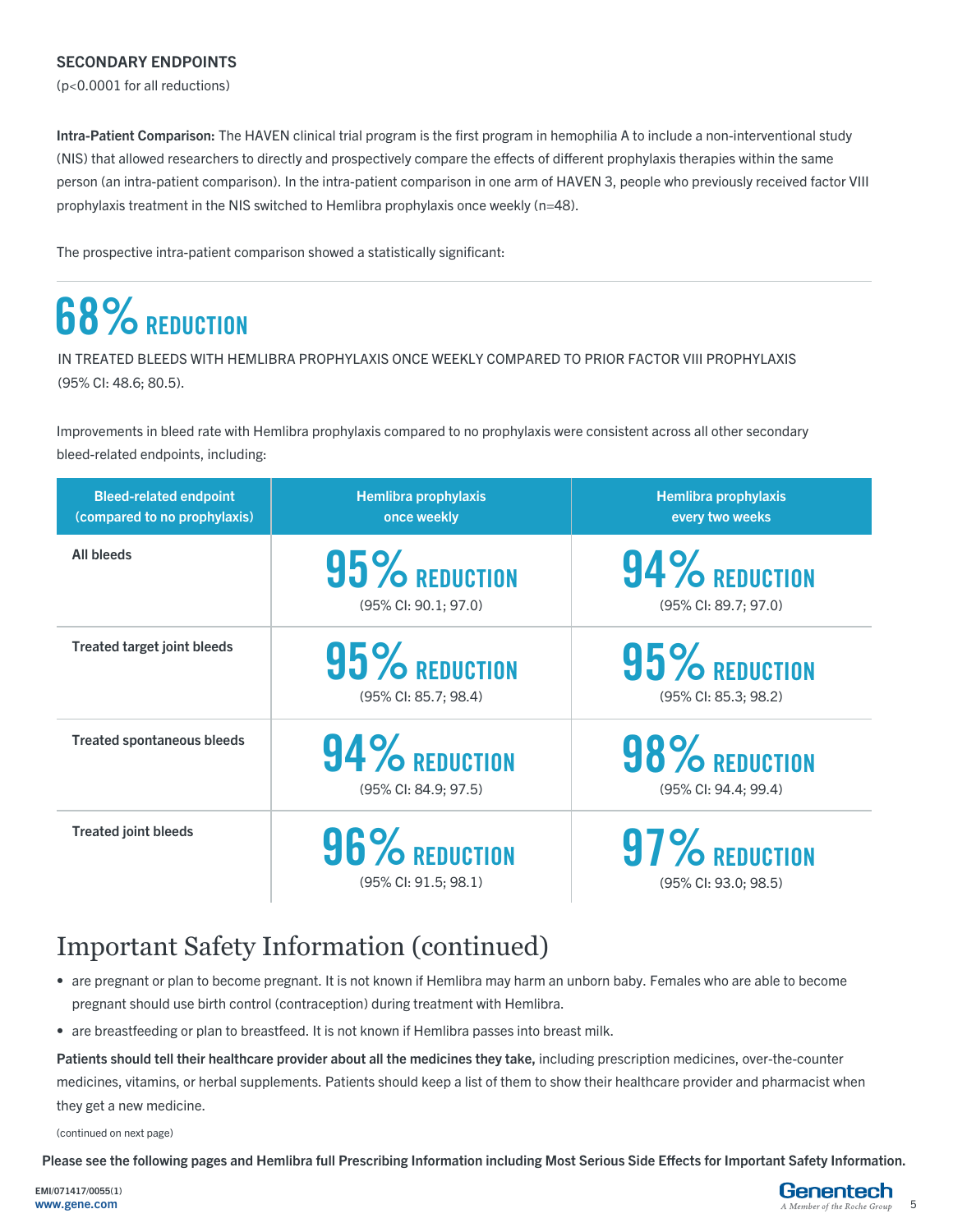### HAVEN 4

#### EFFICACY1

In the single-arm Phase III HAVEN 4 study, 48 patients (12 years or older) with hemophilia A received Hemlibra prophylaxis every four weeks. Results in the expansion cohort (n=41) in people with hemophilia A with factor VIII inhibitors (n=5) or without factor VIII inhibitors (n=36) showed a median observation time of 25.6 weeks:

# **56.1%**

EXPERIENCED ZERO TREATED BLEEDS (95% CI: 39.7; 71.5)

**90.2%**  EXPERIENCED THREE OR FEWER TREATED BLEEDS (95% CI: 76.9; 97.3)

### HAVEN 1

#### EFFICACY1

In the HAVEN 1 study of 109 adolescents and adults (12 years or older) with hemophilia A with factor VIII inhibitors, once-weekly Hemlibra prophylaxis (n=35) significantly reduced treated bleeds compared to no prophylaxis (n=18) after 24 weeks:

#### PRIMARY ENDPOINT

## **87% REDUCTION**

IN TREATED BLEEDS WITH HEMLIBRA PROPHYLAXIS COMPARED TO NO PROPHYLAXIS (95% CI: 72.3; 94.3, P<0.0001)

**62.9% VS.**

OF PEOPLE WHO RECEIVED HEMLIBRA PROPHYLAXIS HAD ZERO BLEEDS (95% CI: 44.9; 78.5)

vs. 5.6%

WHO RECEIVED NO PROPHYLAXIS (95% CI: 0.1; 27.3)

#### SECONDARY ENDPOINTS

Intra-Patient Comparison<sup>1</sup>: In the intra-patient comparison in one arm of HAVEN 1, people who previously received BPA prophylaxis treatment in the NIS switched to Hemlibra prophylaxis once weekly (n=49). The prospective intra-patient comparison showed a statistically significant:

# **79% REDUCTION**

IN TREATED BLEEDS WITH HEMLIBRA PROPHYLAXIS COMPARED TO PRIOR BPA PROPHYLAXIS (95% CI: 51.4; 91.1, P=0.0003)

## Important Safety Information (continued)

#### How should patients use Hemlibra?

Patients should see the detailed "Instructions for Use" that comes with Hemlibra for information on how to prepare and inject a dose of Hemlibra, and how to properly throw away (dispose of) used needles and syringes.

- Stop (discontinue) prophylactic use of bypassing agents the day before starting Hemlibra prophylaxis.
- Patients may continue prophylactic use of factor VIII for the first week of Hemlibra prophylaxis.

(continued on next page)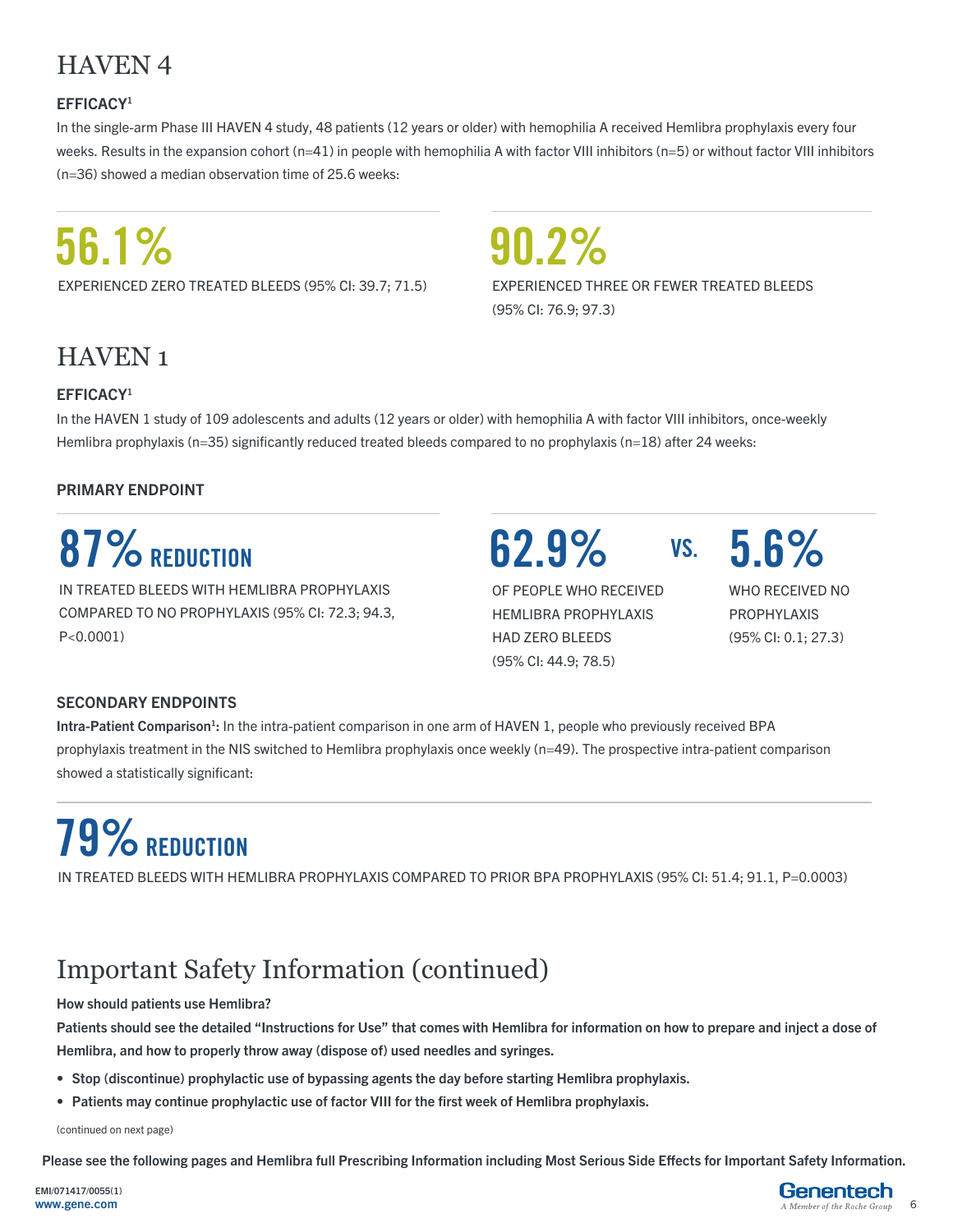Improvements in bleed rate with Hemlibra prophylaxis compared to no prophylaxis were consistent across all other secondary bleed-related endpoints, including:

## **80% REDUCTION**

IN ALL BLEEDS (95% CI: 62.5; 89.8, P<0.0001)

# **92% REDUCTION**

IN TREATED SPONTANEOUS BLEEDS (95% CI: 84.6; 96.3, P<0.0001)

## **89% REDUCTION**

IN TREATED JOINT BLEEDS (95% CI: 48.0; 97.5, P=0.0050)

## **95% REDUCTION**

IN TREATED TARGET JOINT BLEEDS (95% CI: 77.3; 99.1, P=0.0002)

An improvement in the Physical Health Score of the Haem-A-QoL questionnaire was observed with Hemlibra prophylaxis compared to no prophylaxis. This was measured at 25 weeks and evaluated hemophilia-related symptoms and physical function including:



### HAVEN 2

#### EFFICACY1

The pivotal HAVEN 2 single-arm study included children younger than 12 years of age with hemophilia A with factor VIII inhibitors. In an interim efficacy analysis, annualized bleed rate and percent of people with zero bleeds were calculated for 59 children who received Hemlibra prophylaxis once weekly. After a median observation time of 29.6 weeks, this interim analysis showed that:

# **86.4%**

OF CHILDREN WHO RECEIVED HEMLIBRA PROPHYLAXIS FOR AT LEAST 12 WEEKS EXPERIENCED ZERO TREATED BLEEDS (95% CI: 75.0; 94.0)

## **98.3%**

OF CHILDREN EXPERIENCED ZERO TREATED SPONTANEOUS BLEEDS (95% CI: 90.9; 100)

# **89.8%**

OF CHILDREN EXPERIENCED ZERO TREATED JOINT BLEEDS (95% CI: 79.2; 96.2)

## Important Safety Information (continued)

#### What should patients know about lab monitoring?

Hemlibra may interfere with laboratory tests that measure how well blood is clotting and may cause a false reading. Patients should talk to their healthcare provider about how this may affect their care.

(continued on next page)